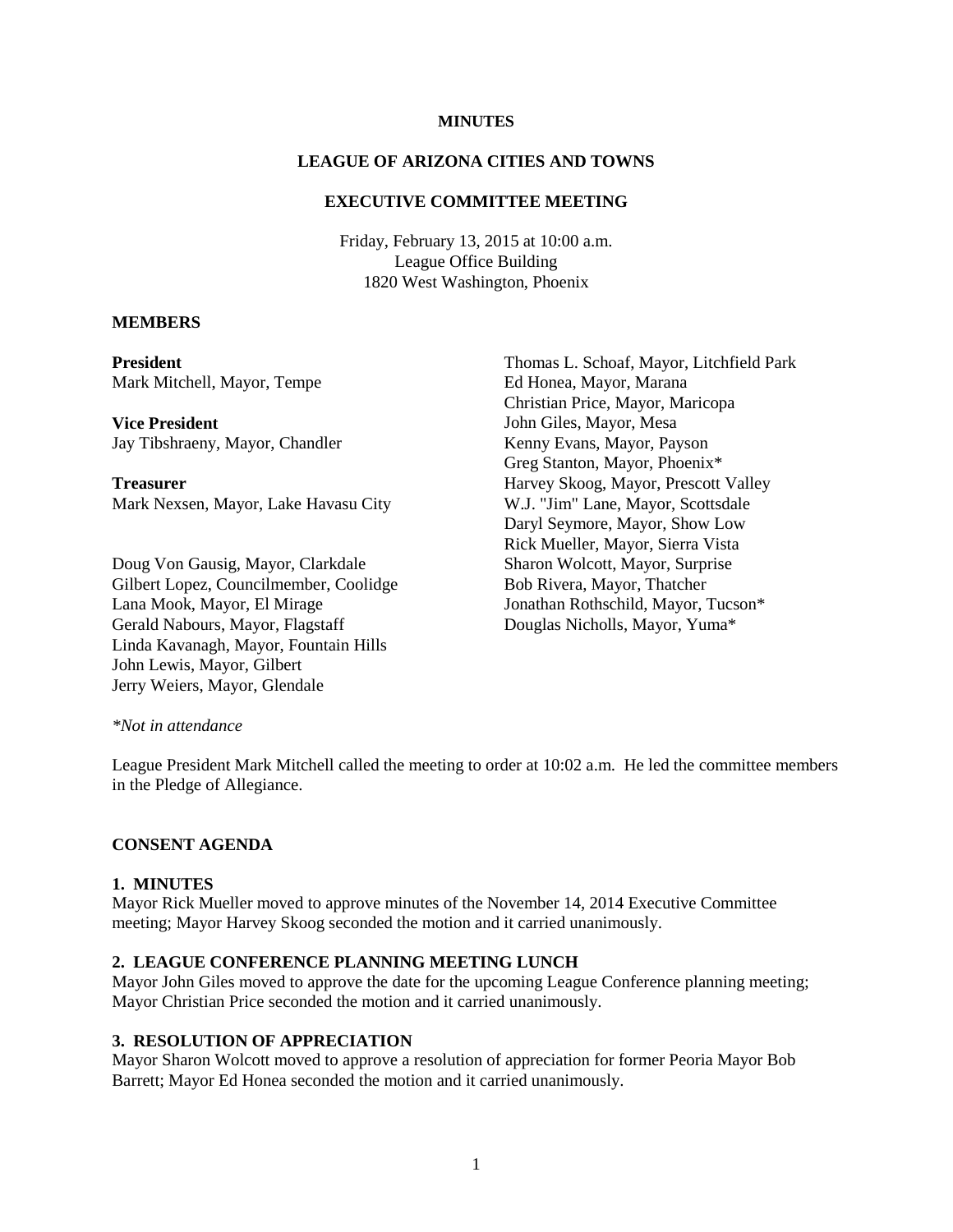## **REGULAR AGENDA**

## **4. TPT IMPLEMENTATION UPDATE**

League President Mark Mitchell recognized League Deputy Director Tom Belshe to present on the progress of the TPT implementation project.

Deputy Director Belshe informed the group that they had received approval for a delay of implementation of the IT project and are working to have the rollout by January 1, 2016. Other portions of the project, however, were set to go by January 1, 2015, which included the licensing and single audit processes.

Mr. Belshe told the Executive Committee that the Arizona Department of Revenue (DOR) would become the lead for all multi-jurisdictional audits, however, cities and towns would still have the opportunity to participate, allowing DOR and municipalities to work cooperatively. He also noted that there were some changes to the contracting statutes and introduced the system by which the DOR would be determining if an individual or company would fall under the classification of construction contracting tax or MRRA (Maintenance/Repair/Replacement/Alteration).

He informed the committee that according to their plan, there are three types of contractors: handymen who work solely on MRRA projects and will give up tax license to purchase everything at point-of-retail; contractors who will continue to pay the same way they always have; and those who work on both MRRA and contracting. These individuals will keep their license and purchase materials tax-exempt; when completing an MRRA project, they will remit their taxes to the municipality based on retail sales tax rate for that particular municipality.

Mr. Belshe then welcomed League Tax Policy Analyst Lee Grafstrom, who noted that projects would have a bright-line test, based upon formulas – above 25% of Assessed Value for residential and a threepart test for commercial -- to determine if the project is considered construction contracting. He also noted that auditors would determine if jobs were artificially separated to avoid taxability.

Mr. Belshe then told the Committee that DOR had hired a new project manager and that the IT plan is progressing efficiently. He also noted that the project progress is being communicated with the Legislature via a TPT newsletter.

### **5. LEGISLATIVE UPDATE**

League President Mark Mitchell introduced League Executive Director Ken Strobeck and League Legislative Associate Dale Wiebusch to give a legislative update.

Mr. Wiebusch gave the Executive Committee a brief overview of the current session, touching on the list of new legislative leaders and revealing the number of new bills that had been introduced.

Executive Director Strobeck then discussed the current House Bill 2254. He told the Executive Committee that the introduced bill would eliminate the TPT tax on residential rental, a tax currently only being assessed by cities and towns. He informed them that 71 of the 91 cities and towns use this tax, totaling \$87 million dollars annually.

Mr. Strobeck thanked everyone from the Executive Committee who had worked to communicate the impact of the bill, announcing that Mayors Mitchell, Tibshraeny and Lane had been participating in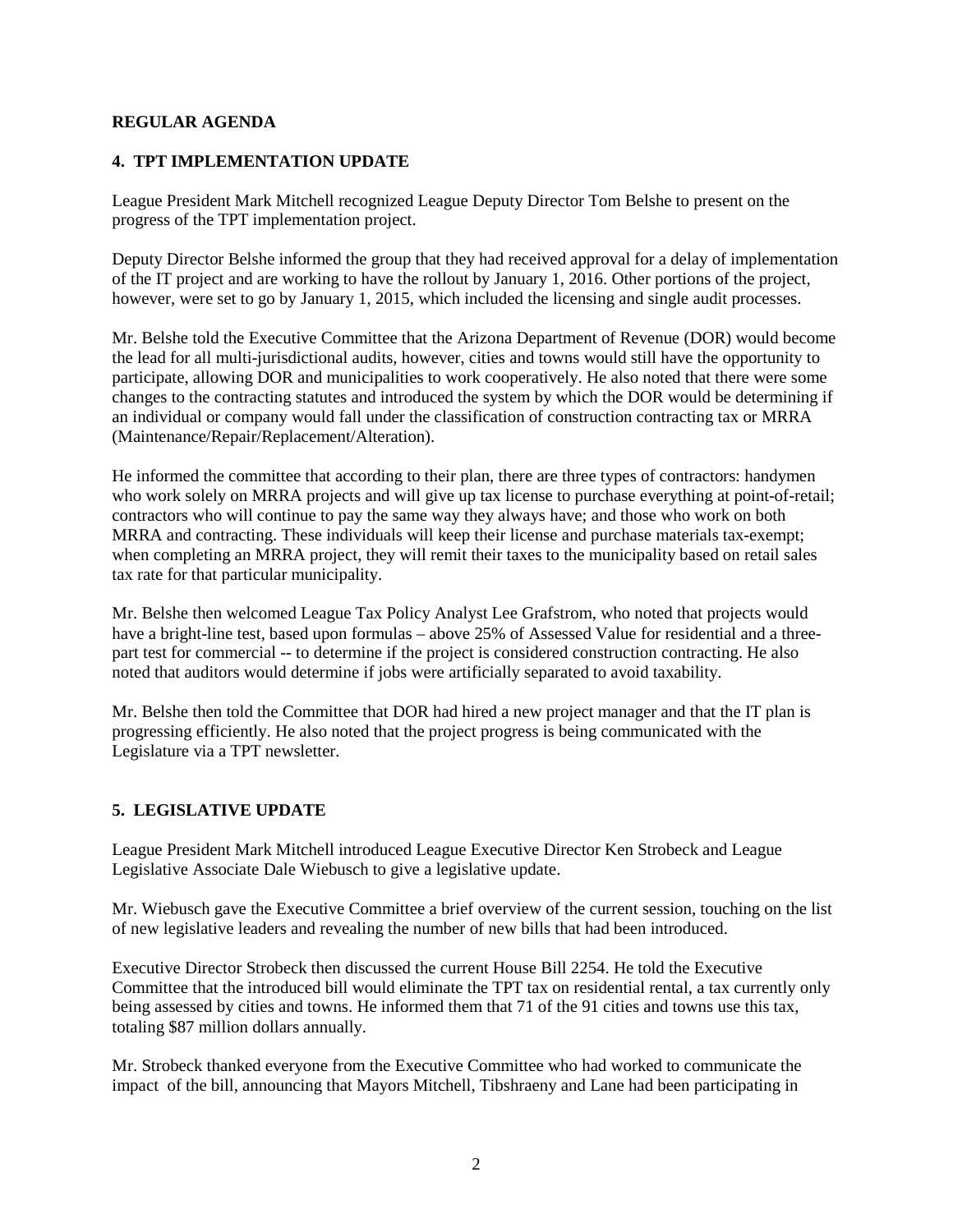media interviews and working with committees, which resulted in success of slowing the bill down. He told the Committee that the League would continue to keep everyone informed of the bill status.

Mr. Strobeck also reviewed the Governor's budget, mentioning that while it has called for a small hit on cities, it is far less than was believed prior to the release of the budget. He indicated that the largest impact was to pay for services rendered by DOR, noting that there are three components of that proposed service: a charge of \$2.9 million for reprogramming and staff to do location and specific data related to nonprogram cities due to the TPT reform bill; an \$8.2 million charge for all cities and towns for the collections process that DOR uses; and a \$2 million charge to all governments that would be used to hire additional collectors. The municipal share of that item would be around \$500,000.

It was the consensus of the committee that the cities should enter into a Memorandum of Understanding with the Governor's office regarding the assessments for DOR services in the budget.

Mr. Strobeck then introduced League Legislative Associate Ryan Peters who discussed League Resolutions, noting that a few of them were making it through the legislative process. He also informed the Executive Committee of several possible bills detrimental to municipal operations, including some that challenged photo radar enforcement and others that referenced firearms in public buildings.

# **6. REPORT FROM BUDGET SUBCOMMITTEE**

Mayor Thomas Schoaf, Chairman of the League Budget Subcommittee, presented the working League Budget for 2015-2016.

He reminded the Executive Committee that the budget process includes originating a potential budget, followed by a recommendation of dues based upon the budget. He also noted that the budget subcommittee had met and determined there was a structural deficit in the budget as is, with potential for additional revenue to be acquired from the League Annual Conference. The presented budget has a deficit of approximately \$100,000.

Mayor Schoaf recommended to the Executive Committee that at the Annual Conference, the subcommittee would create a structure for cities and towns to discuss what services they expected from the League and their willingness to increase dues. This proposed conversation would aid in the creation of the 2016-2017 budget.

In the Executive Committee packet, two potential dues structures were presented. The Executive Committee discussed both options at length, examining the structural deficit and evaluating the absence of dues increases for the last three years. The Executive Committee also discussed the amount in the budget reserve, which League Executive Director Ken Strobeck indicated has historically been targeted to include at least six months of operating budget.

The Executive Committee decided to increase the dues using the structure as shown in option C-1.

Mayor Kenny Evans moved to approve Option C-1; Mayor Linda Kavanagh seconded the motion and it carried unanimously.